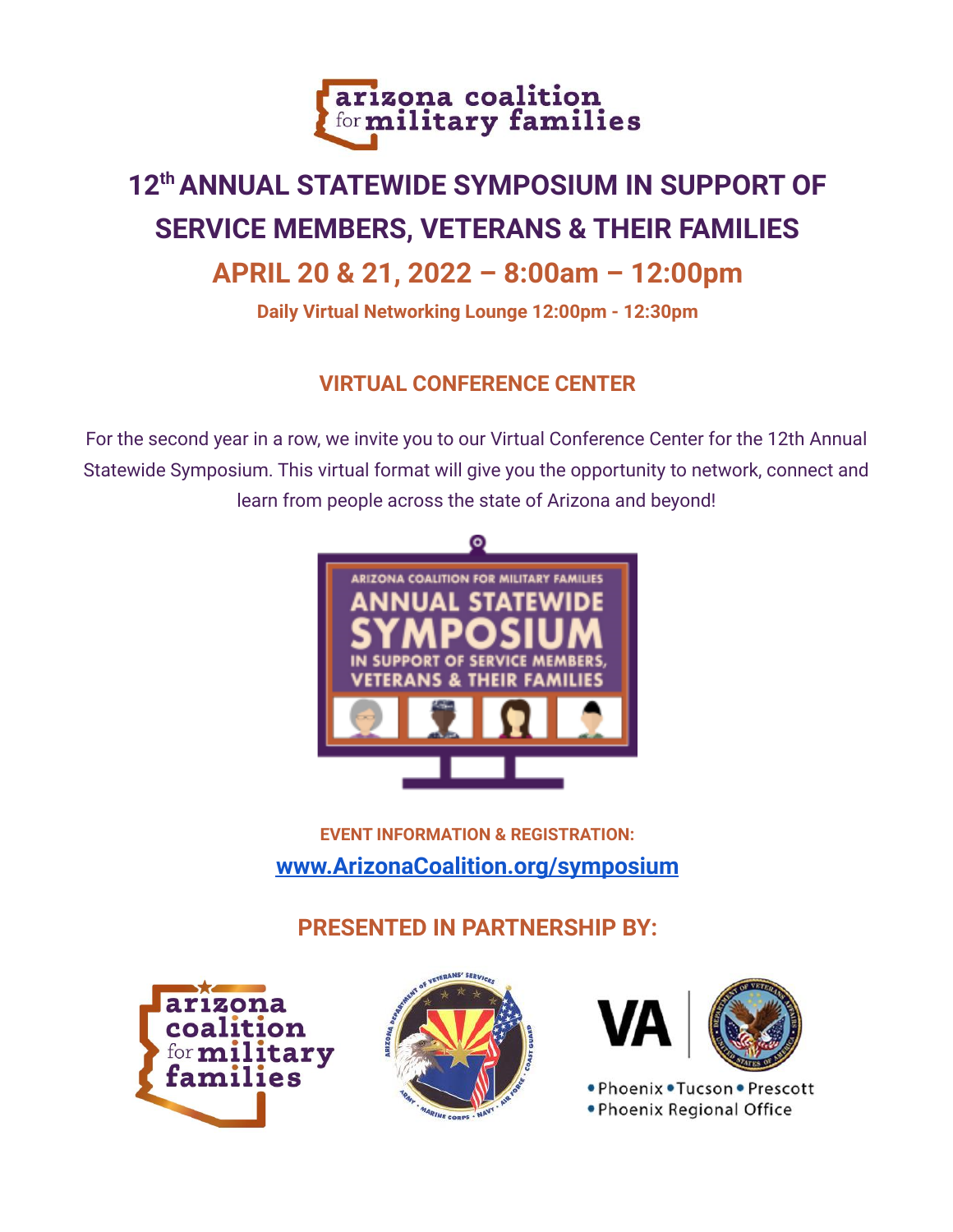

#### **VIRTUAL EVENT FEATURES:**

- 4 general sessions featuring Arizona leadership and key statewide initiatives.
- 2 half-days of virtual programming focused on increasing knowledge, skills & abilities for serving the military, veteran and family population.
- 24 different breakout session topics across 6 tracks, with an emphasis on participant interaction and Q & A for every breakout.
- Network with representatives from the military, government & community in an online lounge area (day one).
- Career Seekers will be able to network with the ACMF Career Navigation Team in an online lounge (day two).
- New this year! Participate in facilitated Solution Sessions on key topics.



#### **SYMPOSIUM LEARNING OBJECTIVES:**

- Strengthen Arizona's capacity to care for and support the military, veteran & family population by engaging individuals and organizations from the military, government and community.
- Provide training to increase the knowledge, skills & abilities of partners, providers and community members to provide effective care and support to service members, veterans and their families.
- Promote the provision of integrated care and support through an interdisciplinary emphasis.
- Create a forum to network and connect on a cross-sector basis and to learn about available resources for service members, veterans & their families in the public and private sector.



**TRACKS:** The 24 breakout sessions fall in 4 core topics: Housing, Employment, Violence and Transportation and 8 key community topics. Each core topic has a Solution session after the breakout session.

Focus on specific segments of service members, veterans & family members

Information, resources and support for when you are in the helping role

Ways for public and private sector organizations to engage with Be Connected

An exploration of topic areas that affect the military and veteran community

Solution Sessions to follow each core topic presented at the symposium